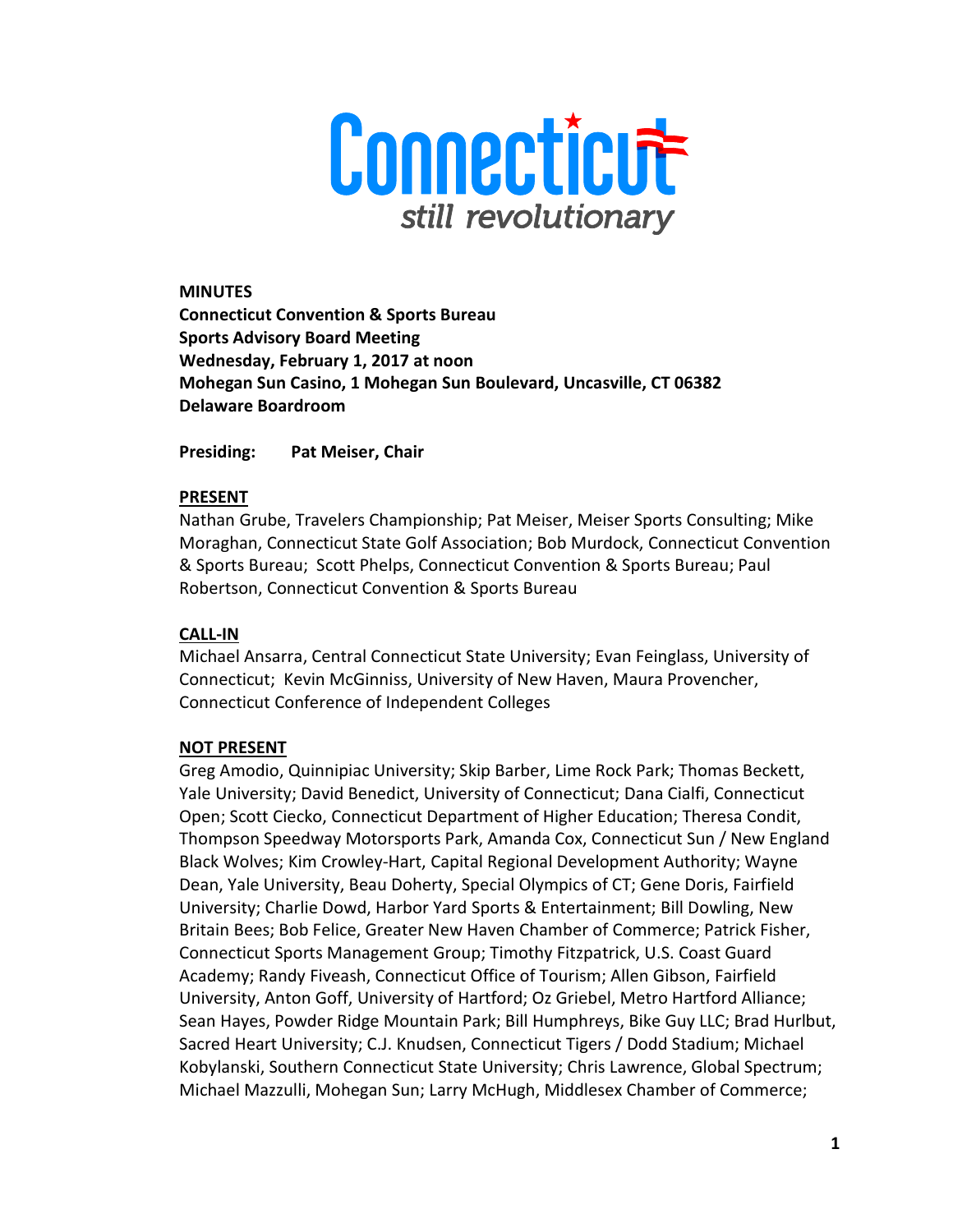Craig Mergins, Riverfront Recapture; William Mudano, Connecticut Sports Management Group / Nutmeg State Games; Patricia Mulcahy, Connecticut State University System; Michael Murtha, Mohegan Sun; Karissa Neihoff, Connecticut interscholastic Athletic Conference; Karen O'Connell, Foxwoods Resort Casino; David Polk, First Tee of Connecticut; Michael Renwick, Trinity College; Tim Restall, Hartford Yard Goats; John Rollins, Eastern College Athletic Conference; Beth Shluger, Hartford Marathon Foundation; Jamie Toole, Bridgeport Bluefish; Renea Topp, Lime Rock Park; Josh Vanada, Thompson Speedway Motorsports Park; Sara Willcox, Connecticut Open

### Introduction and Call to Order:

Ms. Meiser called the meeting to order at 12:05pm.

### Review and Approval of Minutes:

The minutes of the September 14, 2016 meeting were reviewed and accepted by a unanimous vote.

## CTCSB Update:

Mr. Phelps reported that Jeffrey Musumano, who was the Director of Sales for the CTCSB, recently left and accepted a new position with the Holiday Inn Downtown Hartford. He also reported that Susan Koczka will be joining the Bureau on February 14 to take Jeffrey's position. Susan worked at the Greater Hartford CVB for nine years and has an extensive background selling to the association and corporate markets.

For the year to date, Mr. Phelps reported that lead room night numbers are slightly down, number of leads issued are slightly up and the number of definite room nights are up.

Mr. Phelps encouraged all SAB Members to attend the Connecticut Governor's Conference on Tourism that will be held on Thursday, May 4, 2017 at the Connecticut Convention Center in Hartford.

## Sports Marketing Report:

#### Major bids in process:

2025 Solheim Cup: Mr. Murdock reported that the Brooklawn Country Club in Fairfield was not awarded the 2021 Solheim Cup. The event was awarded to the Inverness Club in Toledo, Ohio. The Club is looking at other international LPGA events and plans to bid on the 2025 Solheim Cup. The Solheim Cup would utilize approximately 50-60,000 hotel room nights, bring 120,000 people to the Brooklawn Country Club and result in worldwide media coverage for the State.

NCAA Championships: The National Collegiate Athletic Association (NCAA) released the bid specs for the 2018-22 quadrennial. We will find out the results of the bids in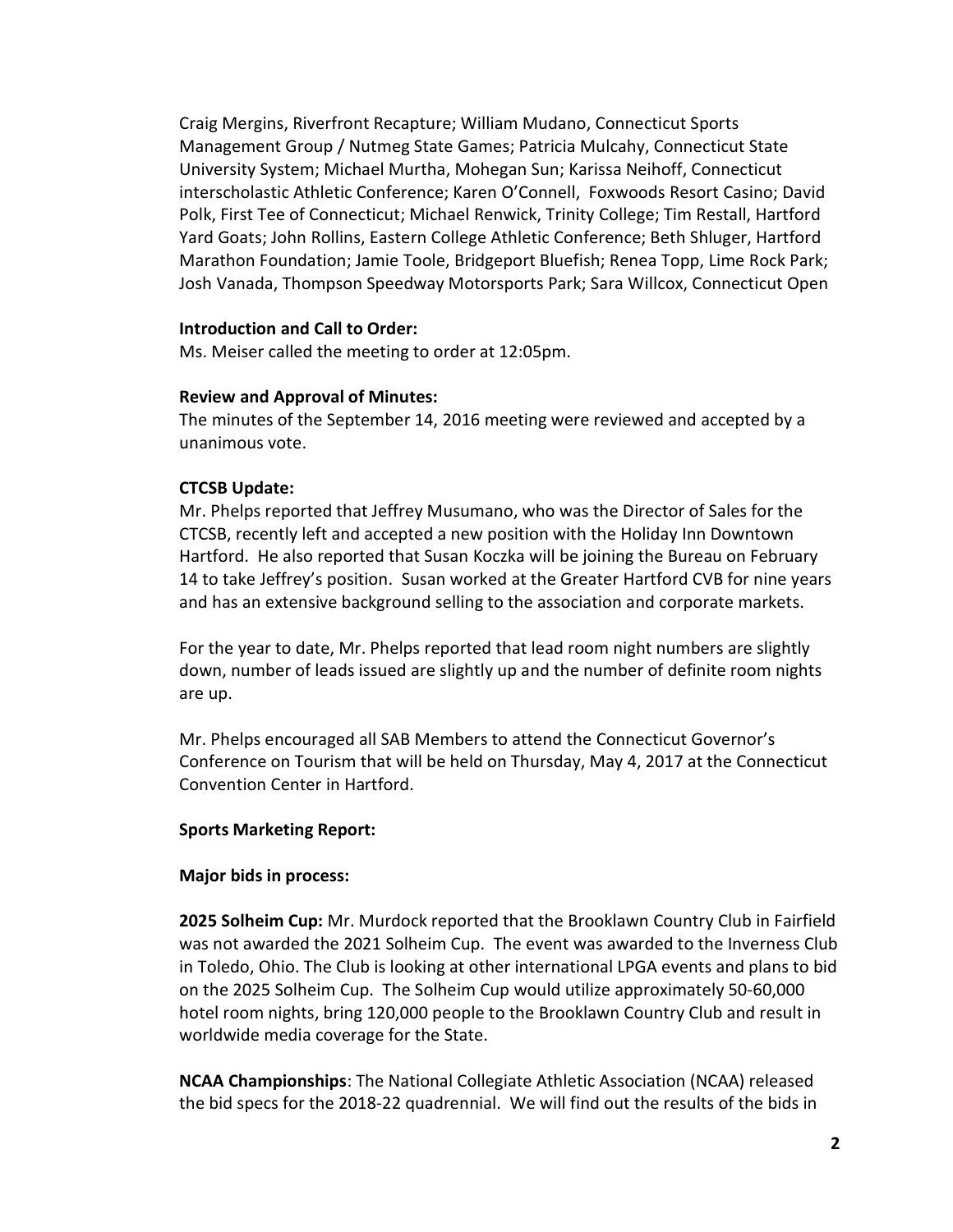mid-April. The CTCSB will be partnering with colleges and universities in Connecticut to bid on events including

- 2018-22 NCAA DI Men's Basketball First / Second Rounds
- 2018-22 NCAA DI Men's Basketball Regional Championships
- 2018-22 NCAA DI Men's Ice Hockey Regional Championships
- 2019-20 NCAA DI Women's Volleyball Final Four
- 2018-22 NCAA DI Women's Ice Hockey Frozen Four
- 2019-22 NCAA DI Men's Golf Regional Championships
- 2019-22 NCAA Men's Lacrosse Quarterfinals
- 2019-22 NCAA Men's Lacrosse Championships

2020 National Golden Age Games has selected Hartford pending support from the CT Department of Veterans Administration Medical Center. The Connecticut Convention Center and Central Connecticut State will be the two main venues. The event will utilize over 5,000 room nights and attracting over 1,200 athletes to the Hartford area in June 2020.

# Recent events:

2017 Cyclocross National Championships: Mr. Murdock reported that 1,800 athletes were in Hartford for Championships in January. There were very tough weather conditions which the athletes loved. Riverfront Recapture, the City of Hartford and the cycling community are energized to bring more events to Connecticut. Richard Fries looking to bring a UCI World Cup event to Thompson Speedway Motorsports Park in addition to bidding on the 2021 Nationals. Riverfront Recapture is looking to bring World Cup or other high-end cycling events back to Hartford.

The 2017 New England Regional Volleyball Association Winterfest added a second weekend to their Hartford January calendar. The event was a smaller version in 2017 due to limited available space at the CT Convention Center. Winterfest 1 brought in 1,100 room nights at same time as Cyclocross. Winterfest 1 expects to double or triple in size next year. Winterfest 2 booked over 4,000 room nights in January as well. These are great housing revenue sources for CTCSB.

# Upcoming Events:

2017 World Junior Synchronized Skating Team Selection (February 10-11): For the first time in history, U.S. Figure Skating's World Junior Synchronized Team Selection Event will be held in Connecticut at the International Skating Center in Simsbury. The event will determine the two junior skating level teams that will represent Team USA at the 2017 International Skating Union (ISU) World Junior Synchronized Skating Championships in March.

2017 AAC Women's Basketball Championship (March 1-6): This Championship will be returning to the Mohegan Sun.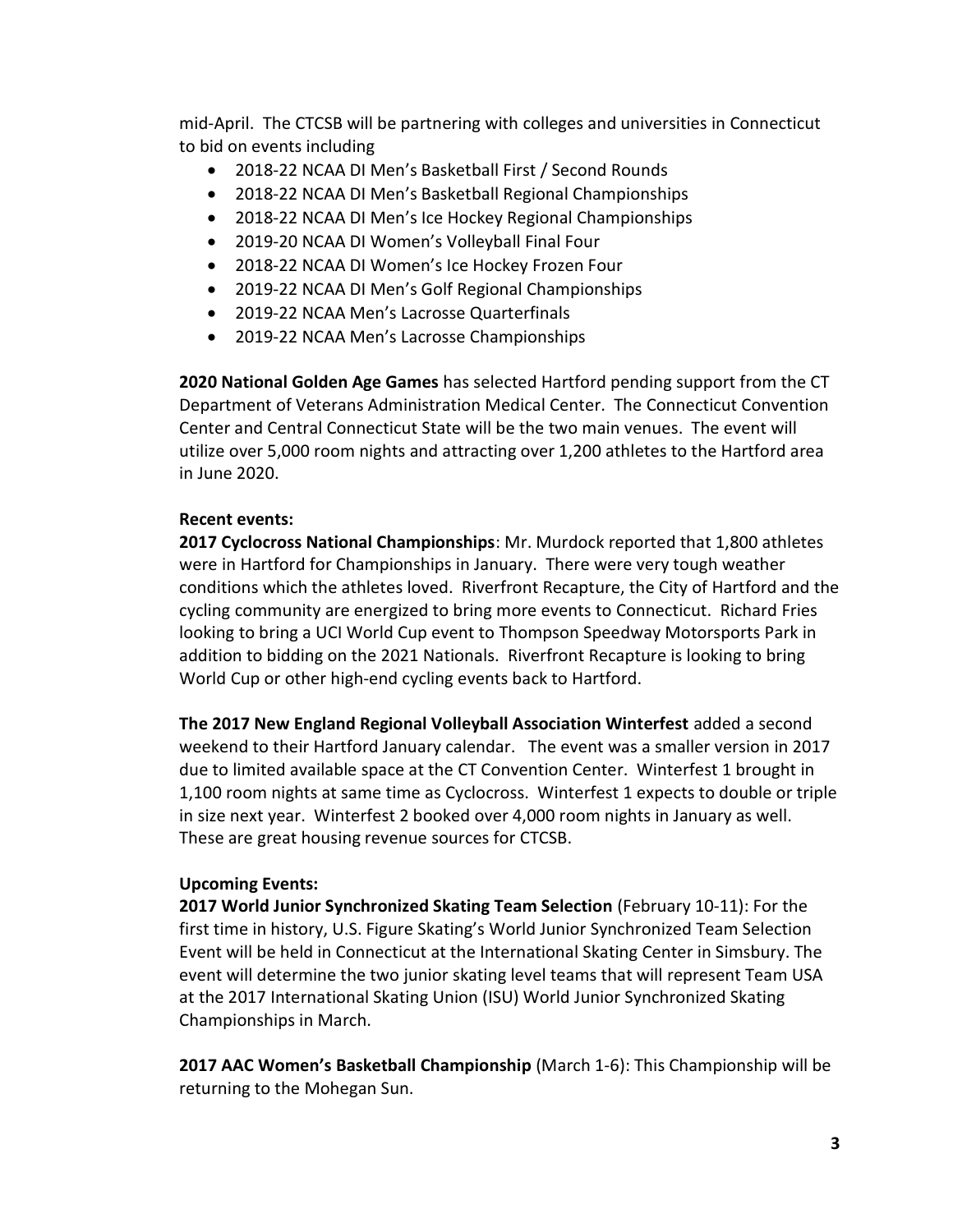2017 AAC Men's Basketball Championship (March 9-12): This Championship will be returning to the XL Center. Also coincides with Spirit Festival and St. Patrick's Day Parade.

2017 NCAA DI Women's Basketball Tournament First and Second Rounds (March 25- 27): This Tournament will be returning to the Webster Bank Arena.

# Boxing Summit:

Bob and Scott attended the Connecticut Summit on Boxing / Mixed Martial Arts on December 12 at the Webster Bank Arena. The on-going goal is to "create a plan for Connecticut to become the Boxing Capitol of the Northeast corridor." The first steps are to change laws so that Connecticut is more hospitable to promoters.

## Upcoming Trade Shows:

Religious Conference Management Association (RCMA) Emerge Conference: Mr. Murdock will be attending this religious trade show next week in partnership with Sheraton Hartford South and Stamford Marriott Hotel. In addition to sports, Bob is now responsible for bringing religious, military, social, fraternal and educational events and meetings to Connecticut.

# Two sports shows in 2017

Bob will attend the National Association of Sports Commissions Symposium in late March. He typical has 45-50 meetings with event planners at this show. Depending on budget availability, Bob will either attend Connect Sports (August) or the TEAMS Conference (October).

# Media:

The CTCSB continues to make best efforts to gain exposure for Connecticut and our venues. Mr. Murdock was recently interviewed for these publications:

- Sports Destination Management Magazine: Bob was interviewed an article on sports in the Northeast.
- Sports Travel Magazine: Bob was interviewed before and after the 2017 USA Cyclocross National Championships in Hartford

# Sports Fundraiser:

Mr. Phelps and Ms. Meiser led a discussion on the creation of event(s) that would serve as a fundraiser for the CTCSB. Some of the ideas discussed were an awards banquet, panel discussions, a career marketplace and educational sessions. Ms. Meiser stressed to make the event attractive, there must be a high level of honorees. Mr. Grube offered space at the TPC on the Wednesday of the Travelers Championship in June. This idea will be explored further.